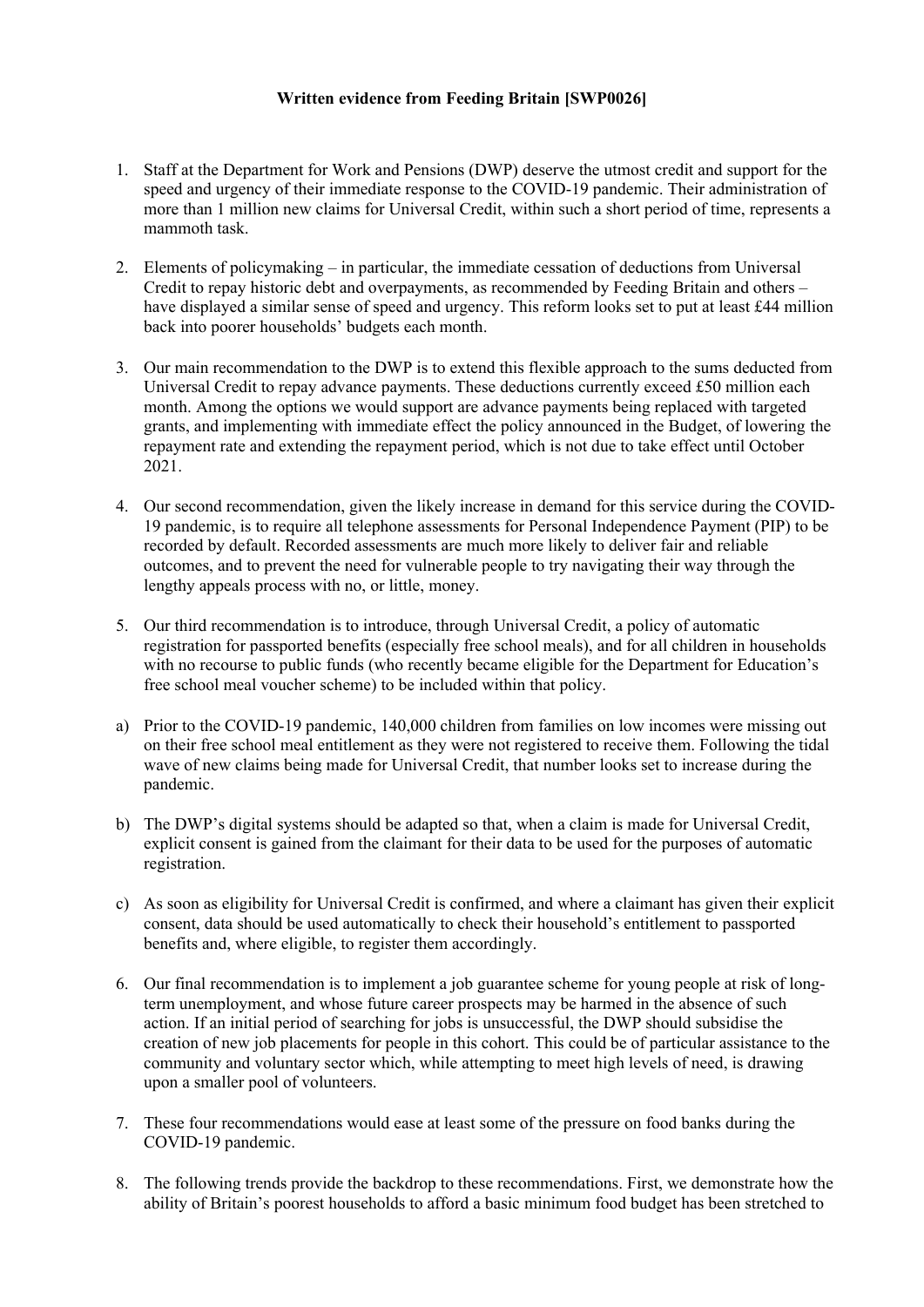breaking point over the past five years. Second, we identify those immediate triggers within the benefits system which have left people hungry and unable to afford food. We are grateful to the House of Commons Library for producing the data, and an accompanying analysis of the Joseph Rowntree Foundation's Minimum Income Standard for food budgets<sup>1</sup>, which underpin the data presented in the Appendix.

- 9. Since 2015, the proportion of a single adult's core benefit income required to meet the costs of a basic minimum food budget has increased by nine percentage points; from 59%, to 68%. Likewise, the proportion of core benefit income required to meet these costs, amongst lone parents with one child aged under the age of one, has increased by seven percentage points; from 34%, to 41%. Amongst couples with two children, this increase amounted to one percentage point; from 39%, to 40%.
- 10. Looking across all single-adult households, it is the poorest who have suffered the largest increase, of 3.8 percentage points, in the costs of a basic minimum food budget as a proportion of their overall income. The mean population increase was one sixth of this figure (0.6 percentage points). Meanwhile, amongst couples with two children, it is the very poorest group who have suffered an increase while all others have seen a decrease. Indeed, living in poverty often results in families having to buy goods and services through the most expensive means, and increasingly not having their rent paid in full.
- 11. Turning to the immediate triggers of hunger, 1,996,000 households making a new claim for Universal Credit, between December 2018 and November 2019, required an advance payment on their claim, to tide them over the minimum waiting period of five weeks before they were paid. Sums were then deducted from their monthly subsistence payments to repay that advance – in one month alone, a total of £50 million was clawed back for this purpose, with an additional £44 million deducted to repay historic overpayments and other debts. For more than half of households whose claims are subject to a deduction, between 20% and 30% of their standard Universal Credit allowance is clawed back by the Government. We need a total cessation of these hostilities against people moving onto Universal Credit, at least for the duration of the COVID-19 pandemic.
- 12. 79,702 households making a new claim for Universal Credit, between April and July 2019, did not receive their full payment after five weeks. They accounted for one in seven new claims made within that period. Within this group, one in four households with limited capability for work, and two in five households seeking help towards childcare costs, did not receive their full payment on time.

### **Appendix**

#### Food budgets and core benefit income

<sup>&</sup>lt;sup>1</sup> The Minimum Income Standard is defined as the income that people need in order to reach a minimum socially acceptable standard of living in the United Kingdom. It is calculated by specifying baskets of goods and services required by different types of household in order to meet these needs and to participate in society. Food budgets are adjusted by nutritionists.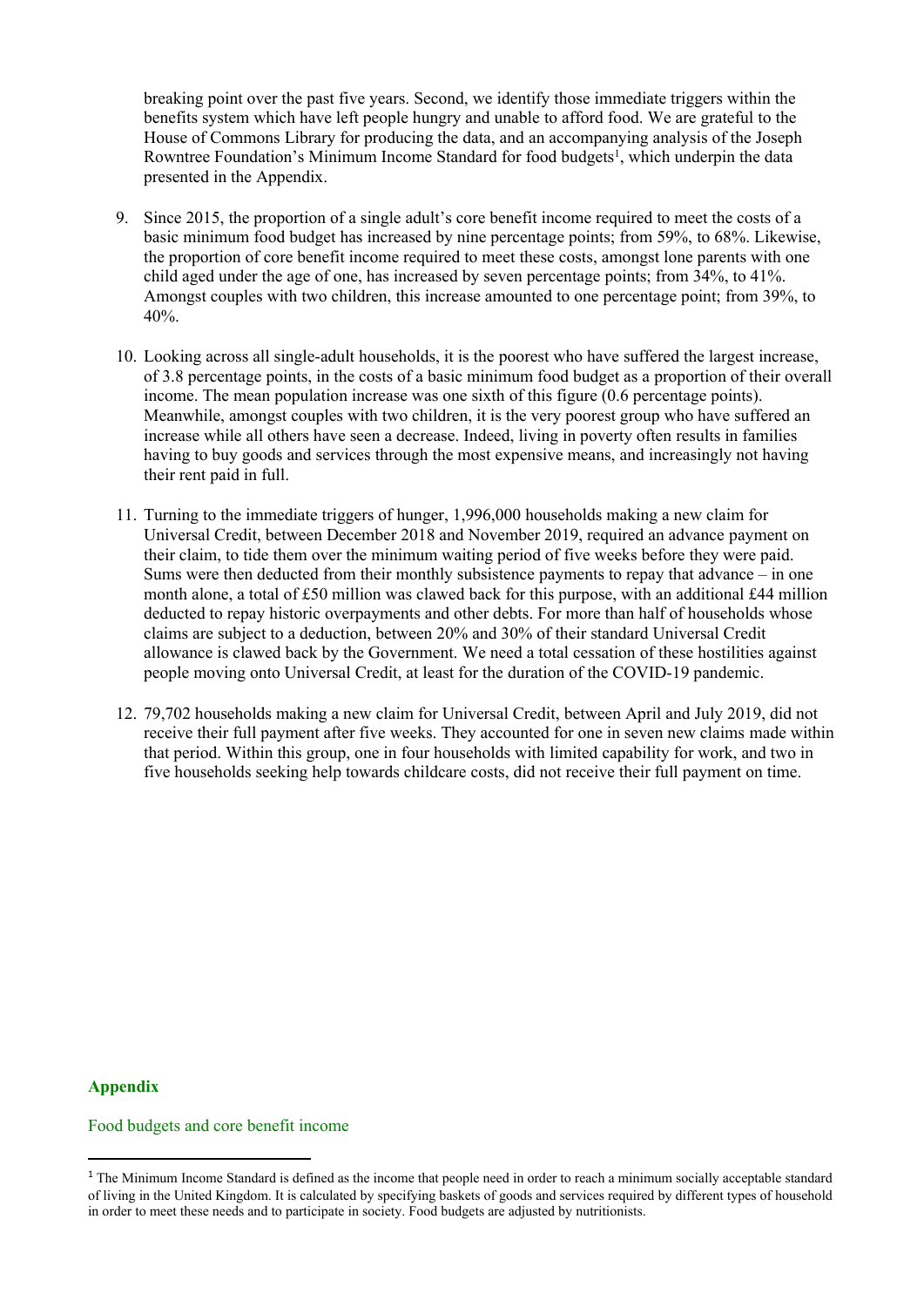Table 1 highlights the year-on-year erosion of food budgets amongst households who are now most likely to be referred to food banks.

# **Table 1: Comparison of Minimum Income Standard food budgets with core benefit income for different workless family types**

|      | Single adult, working age           |                                  |                                           |                                     | Lone parent, one child<br>aged $0-1$ |                                           | Couple, 2 children $(2-4 \&$<br>primary school age) |                                     |                                  |                                           |
|------|-------------------------------------|----------------------------------|-------------------------------------------|-------------------------------------|--------------------------------------|-------------------------------------------|-----------------------------------------------------|-------------------------------------|----------------------------------|-------------------------------------------|
|      | <b>MIS</b><br>food<br>budget<br>(a) | Core<br>benefit<br>income<br>(b) | $(a)$ as<br>percen<br>$t \text{ of } (b)$ | <b>MIS</b><br>food<br>budget<br>(a) | Core<br>benefit<br>income<br>(b)     | $(a)$ as<br>percen<br>$t \text{ of } (b)$ |                                                     | <b>MIS</b><br>food<br>budget<br>(a) | Core<br>benefit<br>income<br>(b) | $(a)$ as<br>percen<br>$t \text{ of } (b)$ |
| Year | $f_{\rm DW}$                        | $f_{\rm pw}$                     | $\%$                                      | $f_{\rm DW}$                        | $f_{\rm pw}$                         | $\%$                                      |                                                     | $f_{\rm pw}$                        | $f_{\rm pw}$                     | $\%$                                      |
| 2015 | 43.38                               | 73.10                            | 59%                                       | 53.73                               | 157.57                               | 34%                                       |                                                     | 103.25                              | 266.33                           | 39%                                       |
| 2016 | 44.72                               | 73.10                            | 61%                                       | 56.85                               | 157.57                               | 36%                                       |                                                     | 100.96                              | 266.33                           | 38%                                       |
| 2017 | 45.59                               | 73.10                            | 62%                                       | 57.95                               | 147.12                               | 39%                                       |                                                     | 102.92                              | 266.33                           | 39%                                       |
| 2018 | 49.29                               | 73.10                            | 67%                                       | 59.71                               | 147.12                               | 41%                                       |                                                     | 105.71                              | 266.33                           | 40%                                       |
| 2019 | 49.64                               | 73.10                            | 68%                                       | 60.03                               | 147.12                               | 41%                                       |                                                     | 106.32                              | 266.33                           | 40%                                       |

Notes  $(a)$ 

Weekly Minimum Income Standard budget for food, as determined by the JRF Minimum Income Standard for the UK. Budgets are periodically rebased (devised from scratch) which can result in large differences from one year to the next. Rebased figures are indicated in darker green in the table.

(b) Income from the following benefits: JSA/Income Support Personal allowance, Child Tax credits, Child Benefit. All adults aged 25 or over.

### Food budgets and household income

Table 2 focuses on the food budgets of the largest group of people who are referred to food banks, namely single adults, while Table 3 demonstrates how, amongst couples with two children, it is the very poorest alone who have seen the cost of a basic minimum food budget increase as a proportion of their income.

### **Table 2: Minimum income standards food budget as a percentage of income**

Single adult, working age, 2017/18 prices

|                                                                                 | Decile        | Decile<br>2      | Decile<br>3      | Decile<br>4      | Decile<br>5      | Decile<br>6      | Decile           | Decile<br>8         | Decile<br>9  | Decile<br>10       | Populatio<br>n median | Population<br>mean |
|---------------------------------------------------------------------------------|---------------|------------------|------------------|------------------|------------------|------------------|------------------|---------------------|--------------|--------------------|-----------------------|--------------------|
| 2014/15                                                                         | 34.3%         | 23.5%            | 19.6%            | 17.0%            | 14.8%            | 12.9%            | 11.2%            | $9.7\%$             | $8.0\%$      | 5.5%               | 13.8%                 | 11.3%              |
| 2015/16                                                                         | 34.8%         | 23.9%            | 19.8%            | 17.1%            | 14.9%            | 13.0%            | 11.3%            | 9.6%                | $8.0\%$      | 5.5%               | 13.9%                 | 11.3%              |
| 2016/17                                                                         | 35.7%         | 23.3%            | 19.4%            | 16.8%            | 14.6%            | 12.7%            | 11.1%            | 9.6%                | $8.0\%$      | 5.6%               | 13.6%                 | 11.3%              |
| 2017/18<br>Percentage<br>point<br>increase<br>between<br>2014/15 and<br>2017/18 | 38.1%<br>3.8% | 25.1%<br>$1.6\%$ | 20.5%<br>$0.9\%$ | 17.7%<br>$0.7\%$ | 15.3%<br>$0.5\%$ | 13.5%<br>$0.6\%$ | 11.7%<br>$0.5\%$ | $10.1\%$<br>$0.4\%$ | 8.4%<br>0.4% | $5.9\%$<br>$0.4\%$ | 14.3%<br>0.5%         | 11.9%<br>$0.6\%$   |
|                                                                                 |               |                  |                  |                  |                  |                  |                  |                     |              |                    |                       |                    |

**Table 3: Minimum income standards food budget as a percentage of income**

Average 2017/18 prices, Budget for a couple with 2 children, one under 4 and one 4-11, Equivalised income for a couple with 2 children under 14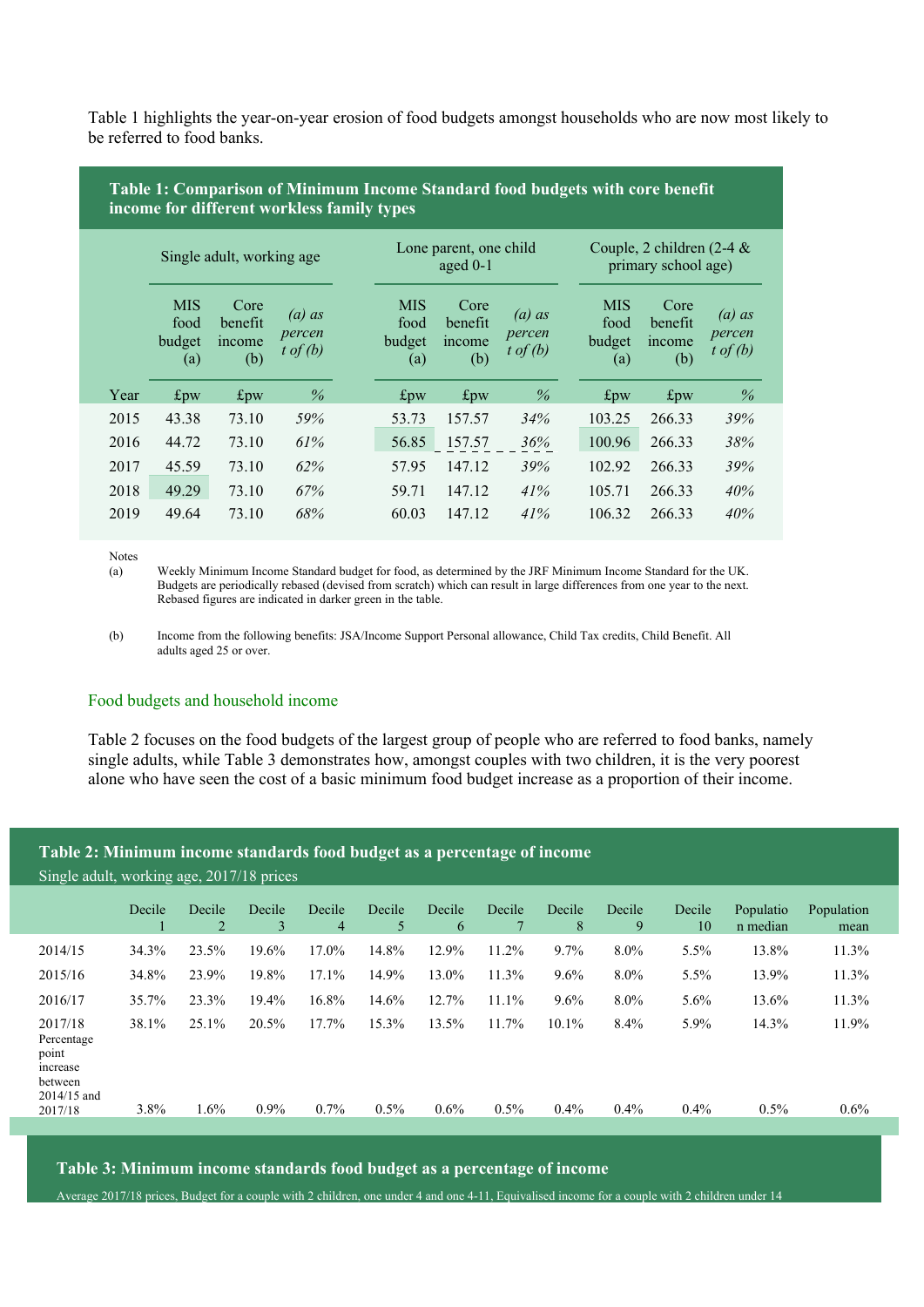|                                            | Decile  | Decile<br>2 | Decile<br>3 | Decile<br>4 | Decile<br>5 | Decile<br>6 | Decile  | Decile<br>8 | Decile<br>9 | Decile<br>10 | Populatio<br>n median | Populatio<br>n mean |
|--------------------------------------------|---------|-------------|-------------|-------------|-------------|-------------|---------|-------------|-------------|--------------|-----------------------|---------------------|
| 2014/15                                    | 39.0%   | 26.7%       | 22.3%       | 19.4%       | 16.8%       | 14.8%       | 12.8%   | 11.0%       | 9.1%        | 6.3%         | 15.7%                 | 12.8%               |
| 2015/16                                    | 37.6%   | 25.8%       | 21.4%       | 18.5%       | 16.1%       | 14.0%       | 12.2%   | 10.4%       | 8.7%        | 5.9%         | 15.0%                 | 12.2%               |
| 2016/17                                    | 38.5%   | 25.1%       | 21.0%       | 18.1%       | 15.8%       | 13.7%       | 12.0%   | 10.4%       | 8.6%        | $6.0\%$      | 14.7%                 | 12.2%               |
| 2017/18<br>Percentage<br>point<br>increase | 39.1%   | 25.7%       | $21.1\%$    | 18.1%       | 15.7%       | 13.8%       | 12.0%   | $10.4\%$    | 8.6%        | $6.0\%$      | 14.7%                 | 12.2%               |
| between<br>2014/15<br>and<br>2017/18       | $0.1\%$ | $-1.0\%$    | $-1.2\%$    | $-1.3%$     | $-1.1\%$    | $-1.0\%$    | $-0.8%$ | $-0.6%$     | $-0.5\%$    | $-0.3\%$     | $-1.0\%$              | $-0.6%$             |

# Universal Credit timeliness

Table 4 demonstrates how households seeking help towards their childcare costs, and others with limited capability for work, are particularly likely not to receive their first Universal Credit payment on time.

**Table 4: New claims on Universal Credit, by entitlement type and timeliness of first payment** *Great Britain*

|                                    |                                  |                          | Number of households |              |              | Percentage of households |                        |                        |                        |  |  |
|------------------------------------|----------------------------------|--------------------------|----------------------|--------------|--------------|--------------------------|------------------------|------------------------|------------------------|--|--|
|                                    |                                  | April<br>2019            | May<br>2019          | June<br>2019 | July<br>2019 | April<br>2019            | May<br>2019            | June<br>2019           | July<br>2019           |  |  |
|                                    |                                  | 136,43<br>$\mathfrak{D}$ | 121,66<br>$\theta$   | 146,05       | 137,52       | 100.0                    | 100.0                  | 100.0                  | 100.0                  |  |  |
| $\sigma f$                         | All new claims: total            |                          | 102,89               | 7<br>127,17  | 121,60       | $\frac{0}{0}$            | $\frac{0}{0}$          | $\frac{0}{0}$          | $\frac{0}{0}$          |  |  |
| which:                             | Full payment on time             | 110,29<br>7              | 4                    | 5            | 6            | 80.8%                    | 84.6%                  | 87.1%                  | 88.4%                  |  |  |
|                                    | Some payment on time             | 10,654                   | 7,540                | 7,860        | 6,137        | 7.8%                     | 6.2%                   | 5.4%                   | 4.5%                   |  |  |
|                                    | No payment on time               | 15,479                   | 11,231               | 11,022       | 9,779        | 11.3%                    | 9.2%                   | 7.5%                   | 7.1%                   |  |  |
| have:                              | of which: new claims on UC which |                          |                      |              |              |                          |                        |                        |                        |  |  |
|                                    |                                  |                          |                      |              |              | 100.0                    | 100.0                  | 100.0                  | 100.0                  |  |  |
| <b>Child entitlement</b>           |                                  | 57,755                   | 52,314               | 62,956       | 57,920       | $\frac{0}{0}$            | $\frac{0}{0}$          | $\frac{0}{0}$          | $\frac{0}{0}$          |  |  |
| $\circ f$                          |                                  |                          |                      |              |              |                          |                        |                        |                        |  |  |
| which:                             | Full payment on time             | 43,892                   | 42,954               | 53,614       | 50,141       | 76.0%                    | 82.1%                  | 85.2%                  | 86.6%                  |  |  |
|                                    | Some payment on time             | 6,861                    | 4,741                | 4,921        | 3,960        | 11.9%                    | 9.1%                   | 7.8%                   | 6.8%                   |  |  |
|                                    | No payment on time               | 7,000                    | 4,619                | 4,422        | 3,814        | 12.1%                    | 8.8%                   | 7.0%                   | 6.6%                   |  |  |
|                                    | <b>Childcare entitlement</b>     | 2,622                    | 2,522                | 2,845        | 2,451        | 100.0<br>$\frac{0}{0}$   | 100.0<br>$\frac{0}{0}$ | 100.0<br>$\frac{0}{0}$ | 100.0<br>$\frac{0}{0}$ |  |  |
| $\int$                             |                                  |                          |                      |              |              |                          |                        |                        |                        |  |  |
| which:                             | Full payment on time             | 1,343                    | 1,516                | 1,838        | 1,707        | 51.1%                    | 60.2%                  | 64.6%                  | 69.5%                  |  |  |
|                                    | Some payment on time             | 880                      | 750                  | 807          | 583          | 33.5%                    | 29.8%                  | 28.4%                  | 23.7%                  |  |  |
|                                    | No payment on time               | 405                      | 253                  | 199          | 165          | 15.4%                    | 10.0%                  | 7.0%                   | 6.7%                   |  |  |
|                                    |                                  |                          |                      |              |              | 100.0                    | 100.0                  | 100.0                  | 100.0                  |  |  |
|                                    | <b>Housing entitlement</b>       | 74,003                   | 65,615               | 78,342       | 71,572       | $\frac{0}{0}$            | $\frac{0}{0}$          | $\frac{0}{0}$          | $\frac{0}{0}$          |  |  |
| $\int$<br>which:                   | Full payment on time             | 56,904                   | 53,584               | 66,319       | 61,661       | 76.9%                    | 81.7%                  | 84.7%                  | 86.1%                  |  |  |
|                                    |                                  |                          |                      |              |              |                          |                        |                        |                        |  |  |
|                                    | Some payment on time             | 8,778                    | 6,208                | 6,470        | 5,090        | 11.9%                    | 9.5%                   | 8.3%                   | 7.1%                   |  |  |
|                                    | No payment on time               | 8,321                    | 5,820                | 5,551        | 4,827        | 11.2%                    | 8.9%                   | 7.1%                   | 6.7%                   |  |  |
| <b>Limited Capability for Work</b> |                                  | 5,119                    | 4,630                | 5,556        | 5,019        | 100.0<br>$\frac{0}{0}$   | 100.0<br>$\frac{0}{0}$ | 100.0<br>$\frac{0}{0}$ | 100.0<br>$\frac{0}{0}$ |  |  |
| $\int$                             |                                  |                          |                      |              |              |                          |                        |                        |                        |  |  |
| which:                             | Full payment on time             | 3,462                    | 3,425                | 4,258        | 4,004        | 67.6%                    | 73.8%                  | 76.7%                  | 79.8%                  |  |  |